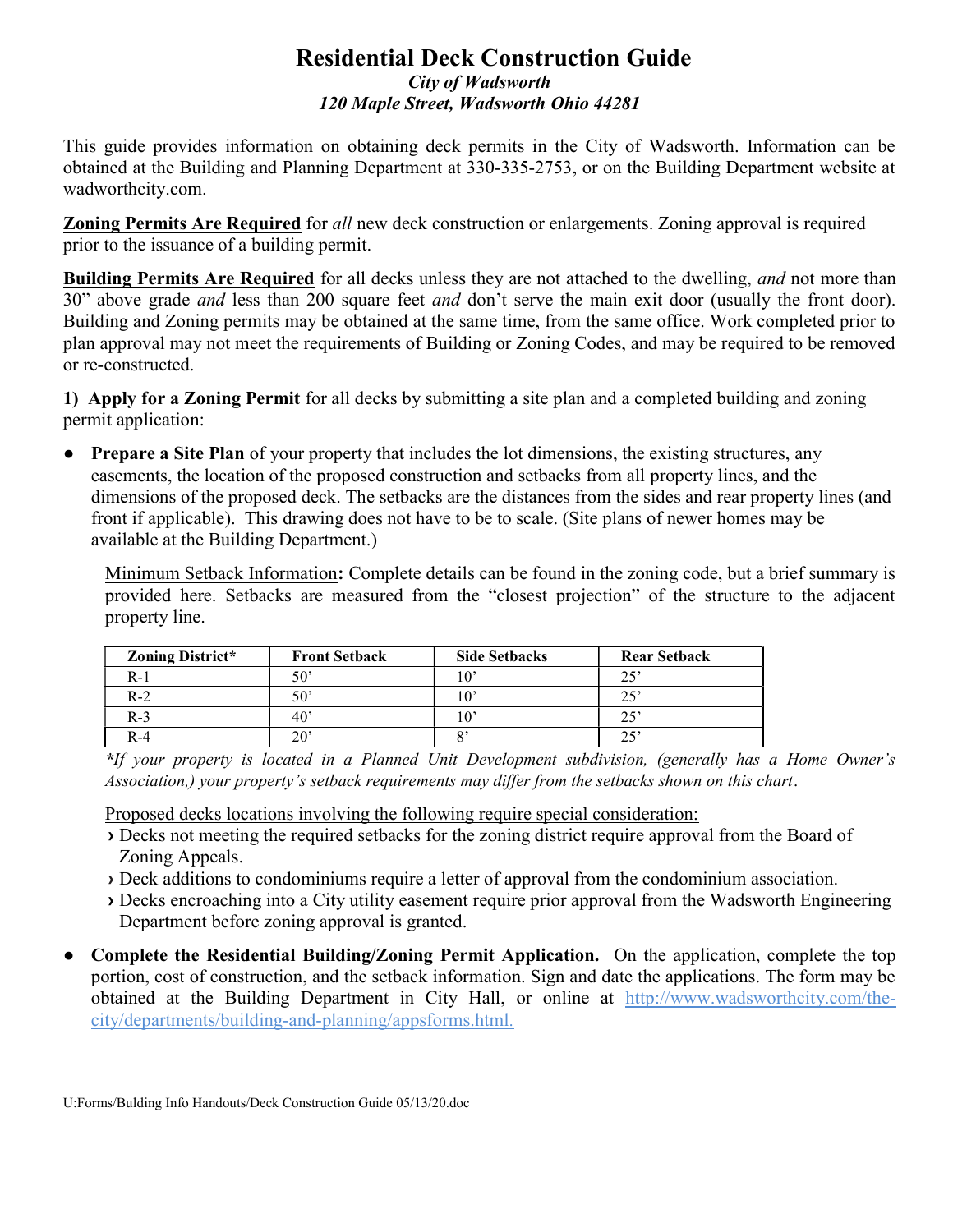## 2) Apply for a Building Permit prior to construction of regulated decks:

● Prepare a Building Plan showing how the proposed deck is to be constructed. Also include a cross section. Test: Could someone else build your deck from your plans?

## Building Plans Should Include:

- $\Box$  Completed "Your Deck Design Information" form. (See Below)
- $\Box$  All deck dimensions, post & beam layout, and house wall cantilevers. (Down-View)
- $\Box$  Height of deck above grade.
- $\Box$  Beam size and spacing.
- $\Box$  Post size and spacing.
- $\Box$  Joist size and spacing.
- $\Box$  Beam connection to posts.
- $\Box$  Joist connections to ledger and beam.
- $\Box$  Ledger attachment to house & flashing.
- $\Box$  Footing size, depth and method.
- $\Box$  Size and type of decking material (e.g., pressure treated wood, vinyl).
- $\Box$  Height, size, type and spacing of guardrail posts and balusters.
- $\Box$  Stair tread and riser details.

3) Submit the Building and Zoning Application, site plan and building plans to the Building and Planning Department on the  $2^{nd}$  floor of City Hall, 120 Maple Street.

## The Complete Application Should Include the Following:

- $\Box$  Application for Building/Zoning Permit.
- $\Box$  Site Plan Showing Deck Location (2 copies).
- $\Box$  Construction Plan Drawings (two sets).
- $\Box$  A completed "Your Deck Design" form which is included in this document.
- $\Box$  Letter of Approval from Condominium Association (if applicable).
- $\square$  Engineering approval for easement encroachment (if applicable).

4) Pick up Permits. Normally, plans will be processed and reviewed in 1-3 days. The time frame may be longer during the height of the building season. The applicant will be contacted by phone, and may go to City Hall to pick up the permit and plan copies. At that time a zoning permit fee of \$25, and if applicable, a building permit fee of \$50.00 is required to be paid by cash, check, or credit card.

## Also See: Residential Prescriptive Deck Guide: http://www.awc.org/publications/dca/dca6/dca6-09.pdf

U:Forms/Bulding Info Handouts/Deck Construction Guide 03/24.20.doc

## Page 2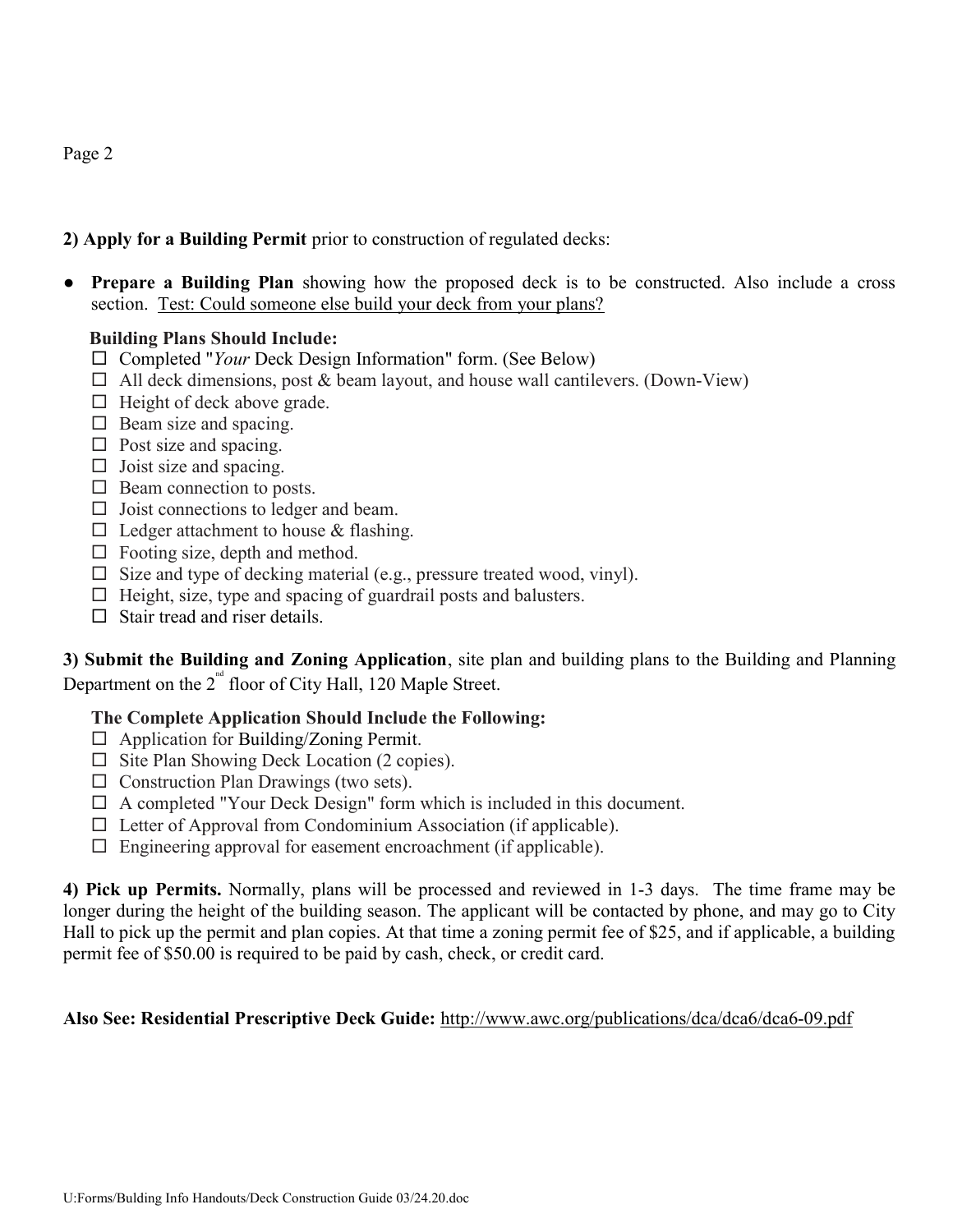# DECK BUILDING INSPECTION GUIDELINES

City of Wadsworth

## Where To Call For Building And Utility Inspections;

 Building and Electrical Inspections, … ............................... . .330-335-2753 Wadsworth Communications/Cable Service Installation… 330-335-2888 Wadsworth Electric Service Connections, Toby Blake ……. .330-335-2838

## Questions Relating To Zoning And Building Procedures Should Be Directed To:

| Tom Virosteck Acting Building Official 330-764-8282 |  |
|-----------------------------------------------------|--|
|                                                     |  |

#### Other Utility Information \*

| Frontier Communications (Telephone)1-877-844-7196 |  |
|---------------------------------------------------|--|

\*Utility locations available at City Engineering Dept..

The City of Wadsworth Building Department is located at 120 Maple Street, Wadsworth Ohio. Business hours are Monday through Friday from 7:30 a.m. to 4:30 p.m.

Building & Electrical & HVAC inspections must be scheduled by 2:00 p.m. on the day before the inspection. Schedule an inspection at (330) 335-2753, or leave a message 24 hours a day at the same number.

## Following is a Schedule of Building Inspections for Deck Construction:

- $\triangleright$  Footer Deck construction holes are inspected for width, depth, and location before concrete is poured. The perimeter of the proposed construction should be clearly marked by stakes, string or paint, and the property lines should be indicated. You may also call for a pre-footer "Stake" inspection before the holes are dug if there is any question whether the proposed deck will encroach into the required setbacks or easement. REQUIRED FOR ALL DECKS WHEN HOLES ARE DUG.
- **Rough Frame -** Deck framing is inspected before flooring and railings are installed. A frame inspection *may* not be required for "Weekend Decks" that are over 3' above grade, and in compliance with approved plans and plan review. Please contact inspector. REQUIRED WHEN DECKS ARE FRAMED, BUT BEFORE DECKING IS INSTALLED.

## Final Building Inspection - REQUIRED FOR ALL DECKS WHEN COMPLETED.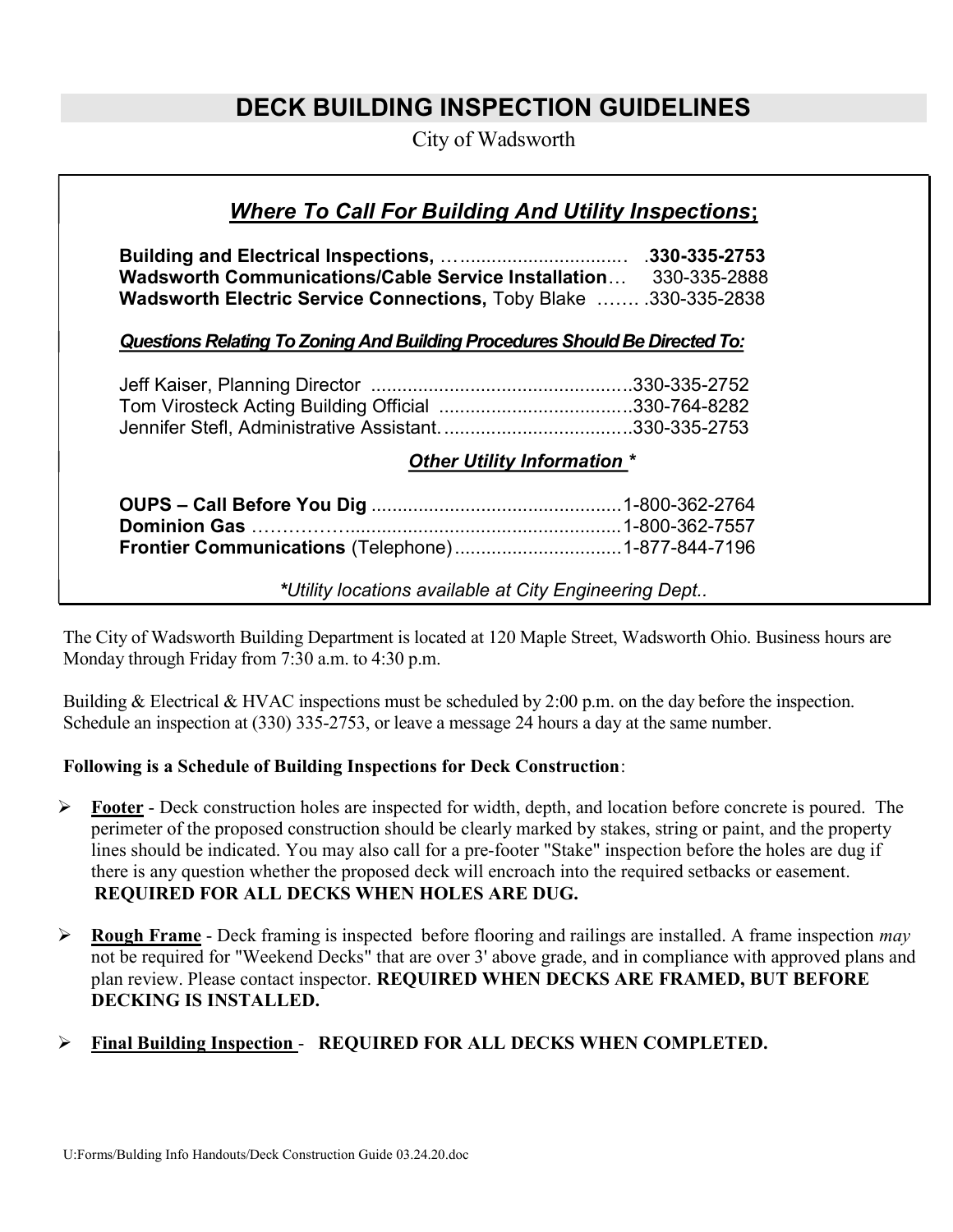## ADDITIONAL BUILDING REQUIREMENTS:

| 1)        | Accessible permit and visible address numbers must be posted at jobsite to receive inspections.                                                                                                                                                                                                                                                                                                                                                                                                                                                                                                                                                                                         |               |                   |                |
|-----------|-----------------------------------------------------------------------------------------------------------------------------------------------------------------------------------------------------------------------------------------------------------------------------------------------------------------------------------------------------------------------------------------------------------------------------------------------------------------------------------------------------------------------------------------------------------------------------------------------------------------------------------------------------------------------------------------|---------------|-------------------|----------------|
|           | 2) Footer Depth is 38" to bottom of hole.                                                                                                                                                                                                                                                                                                                                                                                                                                                                                                                                                                                                                                               |               | Deck Footing Size |                |
|           | Footer size example: Deck area = how many sq.ft. supported by each post $\rightarrow$                                                                                                                                                                                                                                                                                                                                                                                                                                                                                                                                                                                                   | Deck Area Sq' | Diameter          | Thickness      |
|           | 14' deep x 16' wide (224 sq.ft.) deck attached to house: $\frac{1}{2}$ the deck (7' x16') is                                                                                                                                                                                                                                                                                                                                                                                                                                                                                                                                                                                            | 20            | 14                | 6              |
|           | bearing on the posts. Total 112 sq.ft. If deck has 3 posts, each post supports                                                                                                                                                                                                                                                                                                                                                                                                                                                                                                                                                                                                          | 30            | 14                | 6              |
|           | 37.3 sq. ft. Footer = $14$ " diameter.                                                                                                                                                                                                                                                                                                                                                                                                                                                                                                                                                                                                                                                  | 40            | 14                | 6              |
|           | 3) All posts within 48" of the foundation (approximate foundation                                                                                                                                                                                                                                                                                                                                                                                                                                                                                                                                                                                                                       | 50            | 16                | 6              |
|           | overdig), must extend to the house footer depth (basement), in                                                                                                                                                                                                                                                                                                                                                                                                                                                                                                                                                                                                                          | 60            | 17                | 6              |
|           | houses less than ten years old, to reduce settling. Decks may instead attached to                                                                                                                                                                                                                                                                                                                                                                                                                                                                                                                                                                                                       | 70            | 18                | $\overline{7}$ |
|           | the foundation. Beams may only be attached to ledger if 4' or less from a post.                                                                                                                                                                                                                                                                                                                                                                                                                                                                                                                                                                                                         | 80            | 19                | $\overline{7}$ |
|           | (Decks not attached to houses are taxed the same as attached decks).                                                                                                                                                                                                                                                                                                                                                                                                                                                                                                                                                                                                                    | 100           | 21                | 8              |
| 4)<br>5)  | Beams must bear on post tops with mounting brackets; bear on notched posts with thru bolts; or be bolted to post<br>sides with 2 Simpson DJT14 Deck Ties (or equivalent) with 5/8" bolts –(maximum supported deck area per post of 48<br>$ft^2 - 2320$ lbs.)<br>Beams / joists in contact with soil must be rated "Ground Contact." Min. 4A rating. Splices must be over 6" post.<br>Max Post Height = $4x4 - 6'9'$ for 3 ply Beams; 8' for 1-2 Ply Beams, $4x6 - 8'$ , $6x6 - 14'$ .<br>Post-Frame designs supporting room above require 6x6 posts and full bearing on post.<br>2x8 Minimum SYP Ledgers attached to house min.2x8 rim. Siding must be removed and a flashing material, |               |                   |                |
|           | non-reactive with treated lumber, installed under upper siding & over the ledger or to a point below the sill plate. NO<br>BARE ALUMINUM FLASHING. Ledger boards cannot be supported by face-brick. Beams (supporting more than 550)<br>lbs. total load) cannot be supported by ledger. See on center ledger fastener pacing requirements below:                                                                                                                                                                                                                                                                                                                                        |               |                   |                |
| 6)        | All anchors must be corrosion resistant with washers. Fill cells of concrete block with concrete/mortar prior to                                                                                                                                                                                                                                                                                                                                                                                                                                                                                                                                                                        |               |                   |                |
| 7)        | installing $\frac{1}{2}$ dia. approved epoxy anchors, or use other approved anchors per manufacture's instructions.<br>Decks must be adequately braced to resist horizontal forces. Additional devices may be required for decks<br>higher than 4' above grade. Examples include 5-1/2" lag screws into house joist ends, diagonal bracing, or fasteners                                                                                                                                                                                                                                                                                                                                |               |                   |                |
|           | similar to Simpson DTT2Z tension devises installed on deck ends. Decks $> 6'$ above grade need diagonal bracing from<br>post to beam, or brackets designed to resist lateral forces.                                                                                                                                                                                                                                                                                                                                                                                                                                                                                                    |               |                   |                |
| 8)        | Decks supported by 24" 2x10 cantilevers from bay windows and fireplaces, must have a support beam no farther<br>than 29" from cantilever. Otherwise use double header with double joists; or install support beam.                                                                                                                                                                                                                                                                                                                                                                                                                                                                      |               |                   |                |
| 9)        | Joist spans 16" o.c.: Treated #2 Southern Pine $(2x6 - 9' - 0'')$ . $(2x8 - 11' - 10)$ . $(2x10 - 14' - 0'')$ . $(2x12 - 16' - 6'')$ .                                                                                                                                                                                                                                                                                                                                                                                                                                                                                                                                                  |               |                   |                |
| 10)       | Joists shall be attached on top of beams with 3-8-d nails, or other approved mechanical fastener. Joists attached<br>flush with ledgers or beams shall have full height (60%) u-shaped, galvanized hangers, fully nailed.                                                                                                                                                                                                                                                                                                                                                                                                                                                               |               |                   |                |
| 11)       | Stairs stringers must be fully bearing on deck at top and attached to deck rim with sloped hangers or other<br>positive attachment. Stairs must be supported at ground by posts or concrete/masonry pad. Notched stringers can<br>span a maximum 7', without additional support                                                                                                                                                                                                                                                                                                                                                                                                         |               |                   |                |
| 12)       | Stair width minimum is 36". Stair run minimum is 9"from nosing to nosing $+3/4$ " - 1 $\frac{1}{4}$ " nosing = 9-3/4" tread<br>depth. Riser max $8\frac{1}{4}$ . Run/Rise not to vary more than $3/8$ ". A handrail with a perimeter of not more than 6-1/4" or<br>diameter between $1-1/4$ and $2$ " (i.e. a 2x2), is required on 1 side where 4 or more risers exist. 36" guardrails, with<br>balusters spaced 4-1/2" between, and solid risers are required on stairs and landings that are 30" above grade. Maximum<br>rise of a flight of stairs is 12'.                                                                                                                           |               |                   |                |
| 13)       | All nails, bolts, screws, & hangers must be hot dipped galvanized, stainless steel, or have a zinc 185 coating.<br>Aluminum flashing must be separated from copper based treated wood.                                                                                                                                                                                                                                                                                                                                                                                                                                                                                                  |               |                   |                |
| 14)       | Furnace or hot water heater vents must be 12" above deck surface or grade, and 12" below deck framing if under<br>deck and deck is open on two sides, and if permitted by appliance manufacturer. Maintain 12" to windows/doors.                                                                                                                                                                                                                                                                                                                                                                                                                                                        |               |                   |                |
| 15)       | Deck floor surface, stairways or ramps must be 10 feet below overhead service. Meters must be accessible and<br>have 3" clearance to railings and deck framing. AC units must maintain clearance by manufacturer.                                                                                                                                                                                                                                                                                                                                                                                                                                                                       |               |                   |                |
| 16)       | A 3'x3' landing is required at all exterior doors 30" above grade.                                                                                                                                                                                                                                                                                                                                                                                                                                                                                                                                                                                                                      |               |                   |                |
| 17)       | Prefabricated floor panels must be designed by an approved design professional.                                                                                                                                                                                                                                                                                                                                                                                                                                                                                                                                                                                                         |               |                   |                |
|           |                                                                                                                                                                                                                                                                                                                                                                                                                                                                                                                                                                                                                                                                                         |               |                   |                |
| $\bullet$ | Decks not exceeding 200 square feet that are not more than 30 inches above grade at any point, are not attached to a dwelling, and do not<br>serve the main exit door (front) do not require building permits                                                                                                                                                                                                                                                                                                                                                                                                                                                                           |               |                   |                |
| ٠         | Free-standing decks consisting of joists directly supported on grade do not require footers.                                                                                                                                                                                                                                                                                                                                                                                                                                                                                                                                                                                            |               |                   |                |

- Pier block may be used for free standing decks not exceeding 200 square feet, that are no more than 20 inches above grade, where the joists bear directly on pier blocks at grade (no beams).
- Freestanding decks must have footers that are a minimum of 12 inches below the undisturbed ground surface.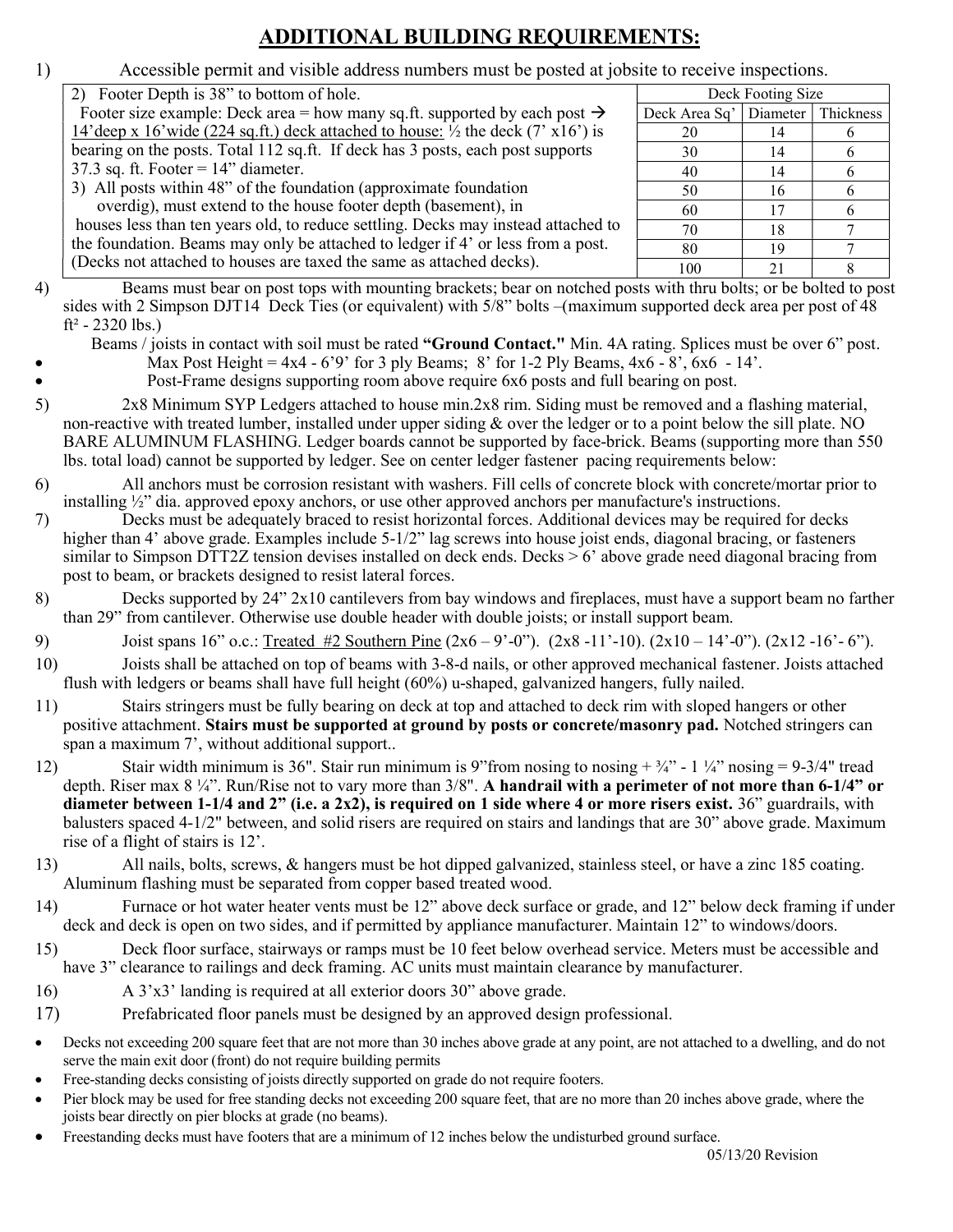## 2019 Structural Deck Component Tables

|                                          |              |    | <b>Ledger to House Rim Fastening</b> |                                       |    |             |
|------------------------------------------|--------------|----|--------------------------------------|---------------------------------------|----|-------------|
| Joist Span/Fastener                      | $6'$ & Less  |    | 6'1"to 8' $\mid$ 8'1" to 10'         | $10'1''$ to $12'$   $12'1''$ to $14'$ |    | $14'1''$ to |
| Spacing                                  |              |    |                                      |                                       |    | 16'         |
| $\frac{1}{2}$ 'x 3 $\frac{1}{2}$ 'x Lags | $30"$ (o.c.) | 23 |                                      |                                       |    |             |
| $5/16$ "x 3 ½" Ledgerloks                | 24           | 18 |                                      | 12                                    | 10 |             |
| $\frac{1}{2}$ Carriage Bolts             | 36           | 36 |                                      | 29                                    | 24 |             |
| 1"EWP w/Ledgerloks                       | 25           | 19 |                                      | 12                                    | 10 |             |
| Solid Concrete Fasteners                 | 24           | 18 |                                      |                                       | 10 |             |
| $\frac{1}{4}$ " Tapcon Hollow Block      |              |    |                                      |                                       |    |             |

|           |            |             |          | <b>DECK BEAM SPAN LENGTHS</b> |                                  |          |          |         |
|-----------|------------|-------------|----------|-------------------------------|----------------------------------|----------|----------|---------|
|           | Size       |             |          |                               | Deck Joist Spans (feet - inches) |          |          |         |
|           |            | $6^{\circ}$ | 8'       | $10^{\circ}$                  | 12'                              | 14'      | 16'      |         |
|           |            | 18'         |          |                               |                                  |          |          |         |
| Beam      | 1-2x6      | $4 - 11$    | $4-0$    | $3 - 7$                       | $3 - 3$                          | $3-0$    | $2 - 10$ | $2 - 8$ |
| Spans     | 1-2x8      | $5 - 11$    | $5 - 1$  | $4 - 7$                       | $4-2$                            | $3 - 10$ | $3 - 7$  | $3 - 5$ |
| for       | $1 - 2x10$ | $7-0$       | $6-0$    | $5 - 5$                       | $4 - 11$                         | $4 - 7$  | $4-3$    | $4-0$   |
| Southern  | $1 - 2x12$ | $8-3$       | $7-1$    | $6 - 4$                       | $5 - 10$                         | $5 - 5$  | $5-0$    | $4-9$   |
| Pine $#2$ | $2 - 2x6$  | $6 - 11$    | $5 - 11$ | 5-4                           | $4 - 10$                         | $4-6$    | $4 - 3$  | $4-0$   |
| Wet       | $2 - 2x8$  | 8-9         | $7 - 7$  | $6-9$                         | $6 - 2$                          | $5-9$    | $5 - 4$  | $5-0$   |
| Service   | $2 - 2x10$ | $10-4$      | $9-0$    | $8-0$                         | $7 - 4$                          | $6-9$    | $6-4$    | $6-0$   |
| Factor    | $2 - 2x12$ | $12 - 2$    | $10-7$   | $9 - 5$                       | $8 - 7$                          | $8-0$    | $7-6$    | $7-0$   |

|           |             |           | <b>Allowable Joist Span</b> |          |                                     | <b>Maximum Cantilever</b> |         |
|-----------|-------------|-----------|-----------------------------|----------|-------------------------------------|---------------------------|---------|
|           | <b>Size</b> |           | Deck Joist Spacing          |          | Deck Joist Spacing with Cantilevers |                           |         |
| Southern  |             | 17"       | $\sim$ 6"                   | 24"      | 17"                                 | 16"'                      | 24"     |
| Pine $#2$ | 2x6         | $9 - 11$  | $9-0$                       | $7 - 7$  | $-3$                                |                           | l -6    |
| Wet       | 2x8         | $13 - 11$ | $11 - 10$                   | $9 - 8$  | $2 - 1$                             | $2 - 3$                   | $2 - 5$ |
| Service   | 2x10        | $16-2$    | $14-0$                      | $11 - 5$ | $3-4$                               | $3-6$                     | $2 - 0$ |
| Factor    | 2x12        | $10-0$    | 16-6                        | 13-6     | 4-6                                 | 4-2                       | 3-4     |

See Framing Details in the2019 Ohio Residential Deck Code at www.wadsworthcity.com.